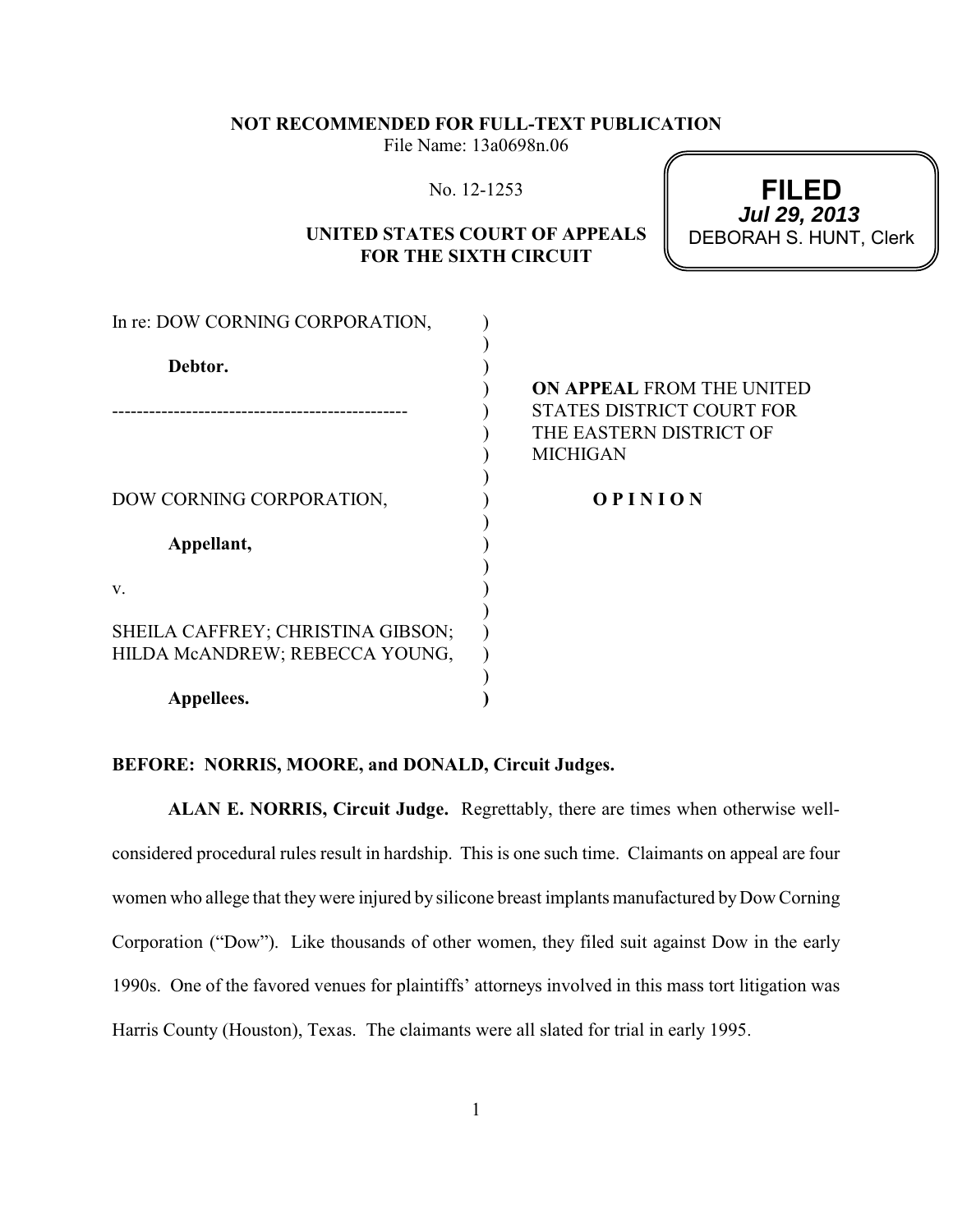Claimants had elected to "opt out" of a global settlement approved by the United States District Court for the Northern District of Alabama, which had been assigned a multi-district action designed to manage the vast array of suits filed against Dow. *In re Silicone Gel Breast Implant Products Liability Litigation*, Case No. MDL 926. Part of the global settlement included a protocol, similar to a grid, which helped to determine with some consistency what an injured party could expect by way of compensation depending on her situation.

For its part, Dow and its lawyers preferred to settle cases rather than risk large verdicts, particularly with those 57 opt-out plaintiffs who filed suit in Harris County. Dow retained Kenneth Feinberg & Associates with an eye to negotiating a "mini-global" settlement with all of the opt-out plaintiffs. This proposed settlement was called the Marshall Plan and included a protocol like the one used in the MDL case to fix a dollar amount on claims. The Plan went through a number of drafts but it was ultimately abandoned when Dow filed for Chapter 11 bankruptcy protection on May 15, 1995. However, the Plan remains important to this appeal. It contemplated a procedure bywhich a claimant would agree to an alternative dispute resolution process ("ADR"). The mediator would use the protocol and award damages which would be binding on Dow but not on the claimant.

The claimants involved in this appeal all submitted to mediation and were awarded substantial damages. However, these awards were never paid by Dow. Rather, approximately three months later, Dow sought bankruptcy protection. Claimants eventually filed proofs of claim in the bankruptcy court to which Dow objected. The district court removed the claims from the bankruptcy court and held a bench trial in 2004. In 2012, it issued its opinion and allowed the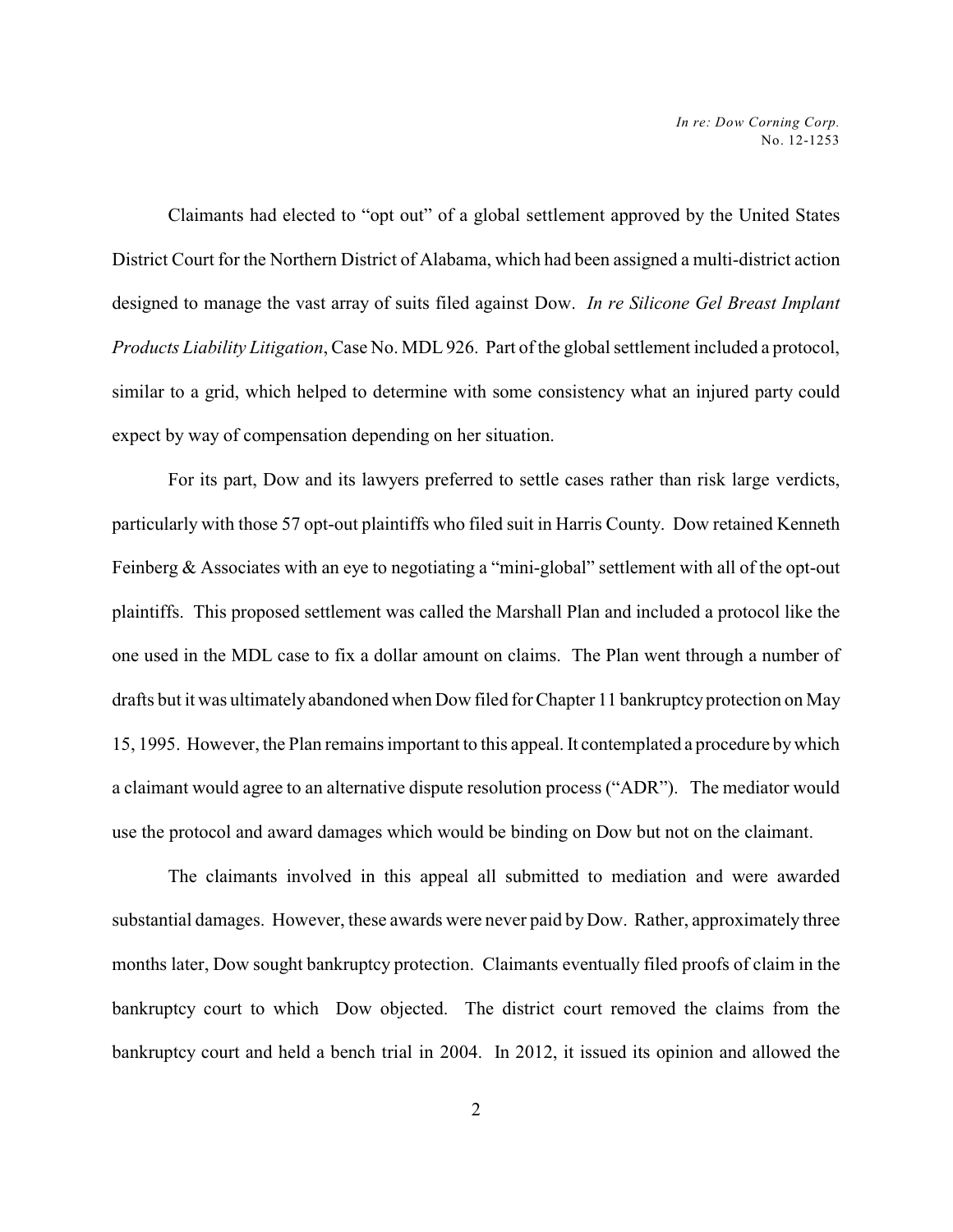claims. The underlying district court opinion includes detailed factual findings which we review for clear error; its legal conclusions, however, are subject to de novo review. *Spurlock v. Fox*, 716 F.3d 383, 393 (6th Cir. 2013).

In this appeal, the claimants contend that they entered into the ADR process expecting Dow to be bound by the mediator's decision. They point out that Dow never objected to that characterization before declaring bankruptcy. Dow counters that these mediation sessions were in contemplation of the Marshall Plan. The company points to evidence that the awards would be incorporated into the Plan. In fact, drafts of the Plan continued to include these claimants despite the fact that the awards had been determined. Asking us to overturn the district court's order, the company denies that the mediator's awards are enforceable.

Claimants face a major obstacle, which is the crux of this appeal: Texas Rule of Civil

Procedure 11, which reads in full as follows:

Unless otherwise provided in these rules, no agreement between attorneys or parties touching any suit pending will be enforced unless it be in writing, signed and filed with the papers as part of the record, or unless it be made in open court and entered of record.

Tex. R. Civ. P. 11. The policy is longstanding, as this 1857 case from the Texas Supreme Court makes clear:

The alleged agreement not being in writing, and the counsel differing as to the existence of such agreement, the court very properly refused to grant a new trial on that ground. Agreements of counsel, respecting the disposition of causes, which are merely verbal, are very liable to be misconstrued or forgotten, and to beget misunderstandings and controversies; and hence there is great propriety in the rule which requires that all agreements of counsel respecting their causes shall be in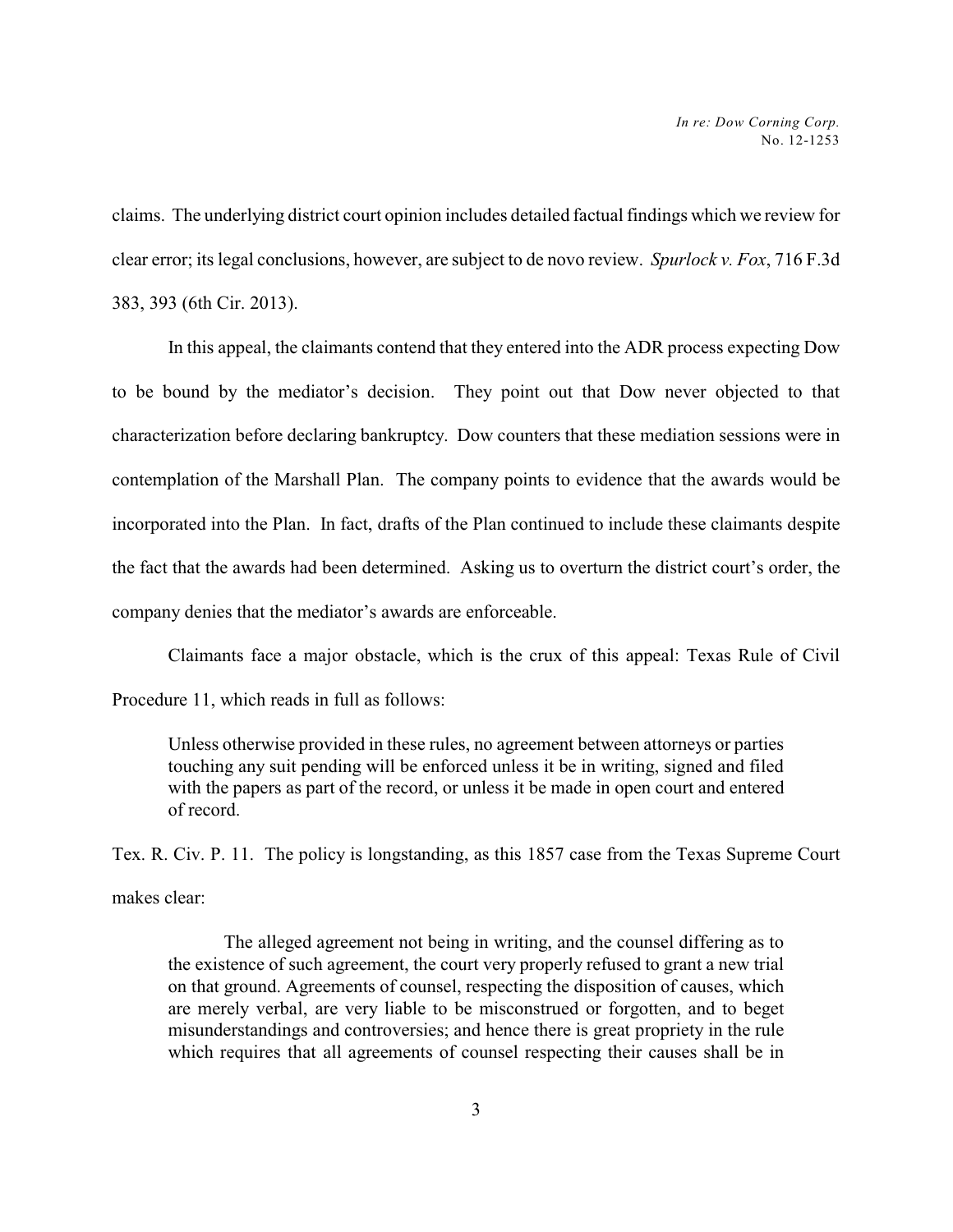writing, and if not, the court will not enforce them. They will then speak for themselves, and the court can judge of their import, and proceed to act upon them with safety. The rule is a salutary one, and ought to be adhered to whenever counsel disagree as to what has transpired between them.

*Birdwell v. Cox*, 18 Tex. 535, 537 (1857). This strong preference for written judgments has been

reiterated by the Texas Supreme Court. *Kennedy v. Hyde*, 682 S.W.2d 525, 529 (Tex. 1984) ("The

clear language of the rule indicates, and this court holds, that compliance with Rule 11 is a general

prerequisite for any judgment enforcing an agreement touching a pending suit."); *Knapp Med. Ctr.*

*v. De La Garza*, 238 S.W.3d 767, 768-69 (Tex. 2007). Dow vigorously argues that Rule 11

precludes claimants' awards from being construed as judgments enforceable in the courts of Texas.

However, cases exist in which settlements have been enforced without technical compliance with Rule 11. For instance, the Texas Supreme Court has held that a series of letters among counsel satisfied the rule even though one party later withdrew its consent:

Although a court cannot render a valid agreed judgment absent consent at the time it is rendered, this does not preclude the court, after proper notice and hearing, from enforcing a settlement agreement complying with Rule 11 even though one side no longer consents to the settlement. The judgment in the latter case is not an agreed judgment, but rather is a judgment enforcing a binding contract.

*Padilla v. LaFrance*, 907 S.W.2d 454, 461 (Tex. 1995). And, in the case most relied upon by the district court, an intermediate Texas appellate court enforced an agreement to arbitrate even though one party sought to withdraw consent:

We agree that the benefits of Rule 11 are substantial, and that in general the rule should be followed. However, we hold that this is one of the cases where the equities require that we do not resort to "slavish adherence" and hypertechnical construction. First, the purpose of the rule and the rationale behind it speak about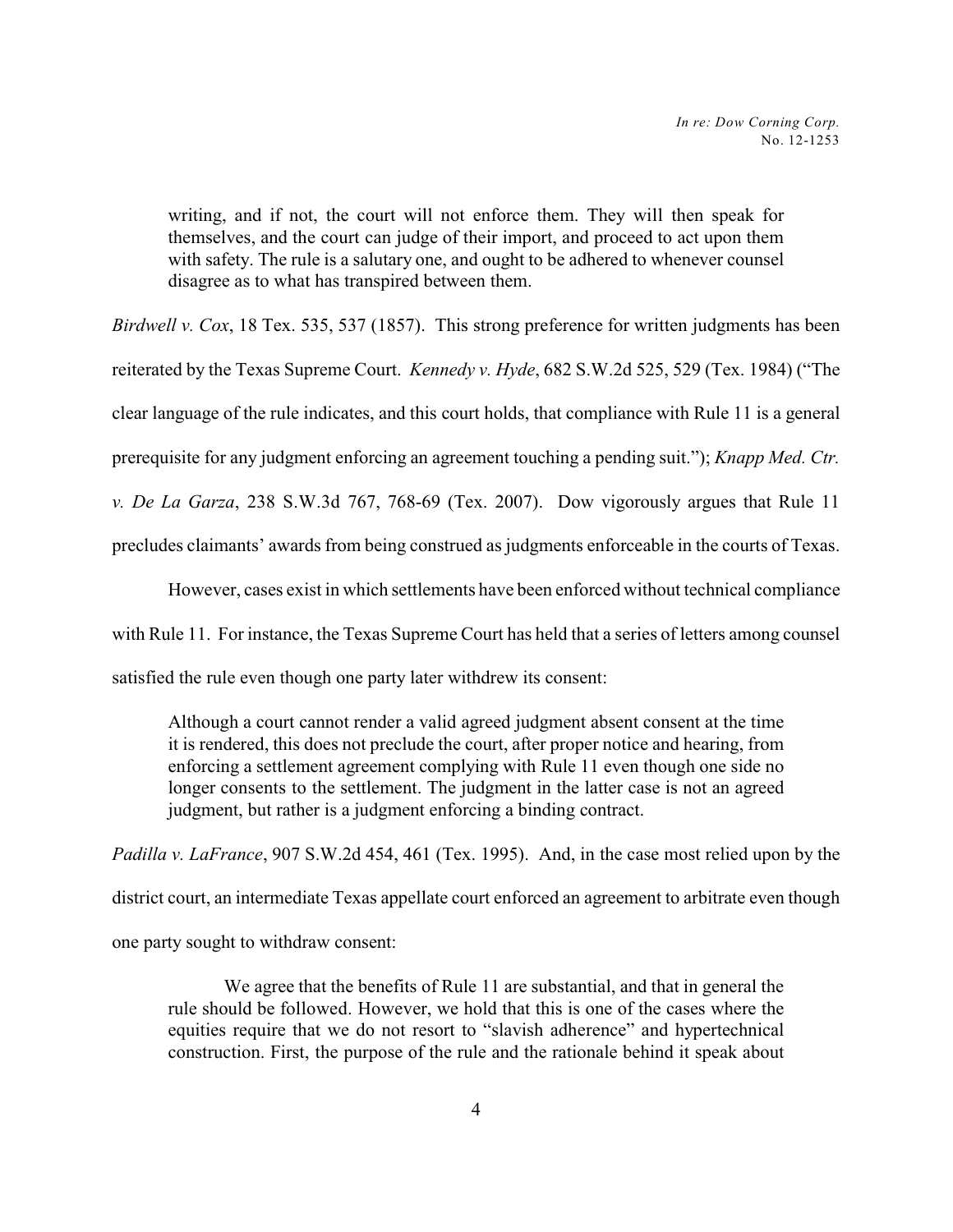misconstruction of oral agreements. In this case we have a series of writings which, while not technically in compliance with Rule 11, clearly show an agreement to arbitrate. Further, until the arbitrators made the award, there was never any dispute over the fact that there was such an agreement or what the terms of that agreement were. Thus, we do not have a purely oral agreement in this case. Second, it would be highly inequitable to allow the appellants who proposed the arbitration in the first place to escape its impact through a technicality when it is clear that appellants had no complaint about the arbitration proceeding until an award which they considered unfavorable was rendered. To allow this would be to elevate form over substance. Third, statements made by the trial court during the hearings reveal that it believed such an agreement existed between the parties, and Mrs. Massey's own testimony discloses the fact that there was an agreement. Though there was no technical compliance with Rule 11, we hold the equities require this court to uphold the agreement to arbitrate.

*Massey v. Galvan*, 822 S.W.2d 309, 318 (Tex. App. 1992).

The district court followed the equitable principles of *Massey* and held that enough evidence existed to support enforcement of the mediation awards. Before doing so, however, it recognized that claimants had not shown that any "settlements were placed on the record in open court," nor had they"produced anyprecise written agreement with [Dow] evidencing a written settlement agreement as to the four Claimants at issue." Dist. Ct. Op., Doc. 626 at 46. In other words, the requirements of Rule 11 had not been followed.

That said, the court explained why, in its view, the evidence produced at trial called for the kind of equitable exception to Rule 11 outlined in *Massey*. Of critical importance in reaching this conclusion was the court's finding that Michael Gallagher, attorney for the claimants, and Kenneth Feinberg, attorney for Dow, had a "working agreement" that the Marshall Plan approach would be used in the mediation of each of the four claimants' cases and, critically, that this agreement was not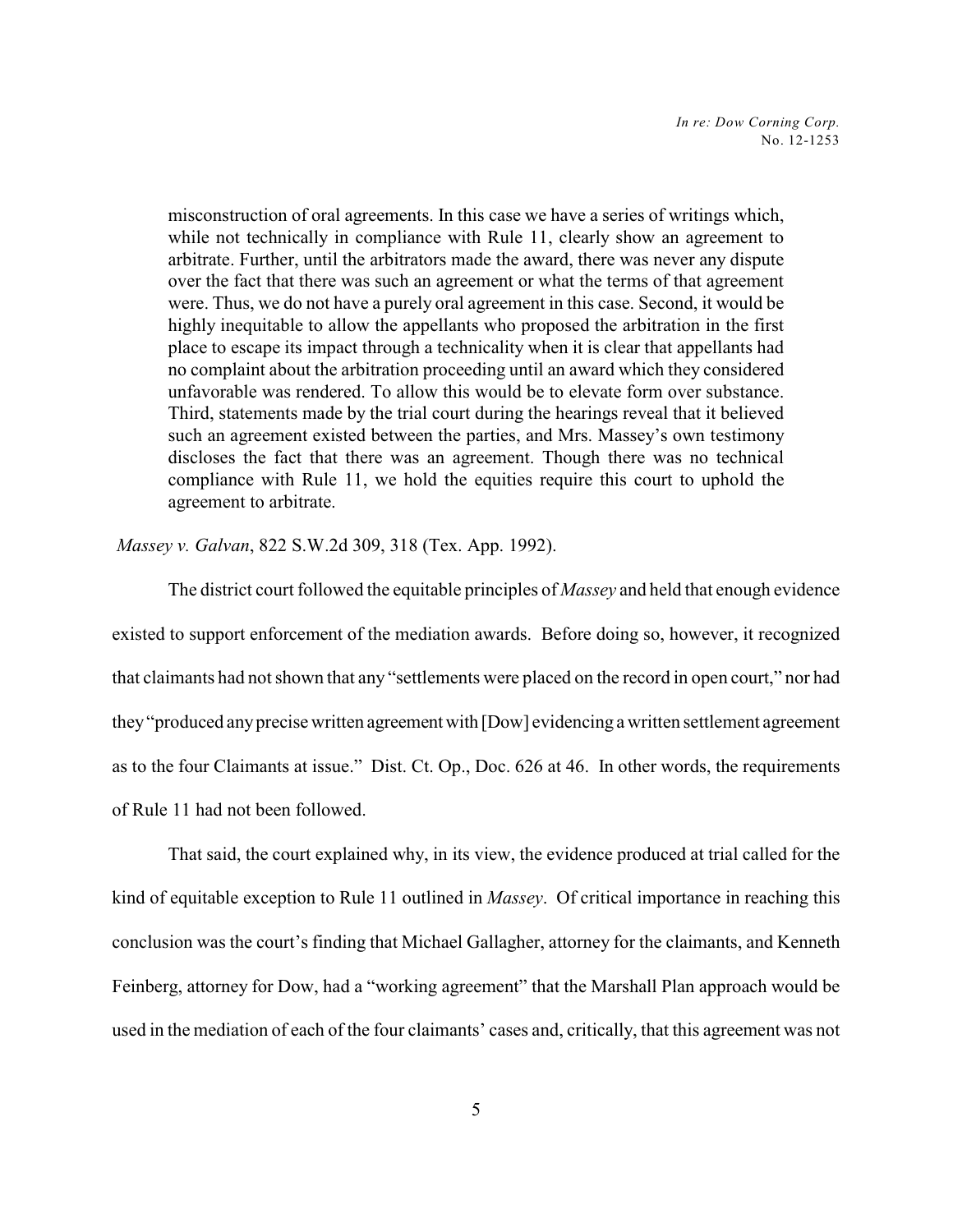contingent on the Marshall Plan being adopted. Dist. Ct. Op., Doc. 626 at 46-47. The court noted that other cases mediated in the same manner "were placed on the record in open court and [Dow] did not object to those awards." *Id.* at 46.

We are mindful that factual findings of the district court are subject to clear error review. The record is voluminous and often contradictory. One thing is clear to us, however: the record contains neitherwritten documentation nor unequivocal testimonyto support a finding that Dow ever agreed to be bound by the mediation awards at issue regardless of the adoption of the Marshall Plan. The contradictory nature of much of the testimony and evidence highlights whyTexas courts strictly enforce the hurdles contained in Rule 11except in rare instances: it promotes finality regarding the binding nature of agreements and, in the process, avoids the kind of costly litigation that this case represents.

The fact of the matter is, as the district court recognized, that counsel for claimants did not take the ministerial steps necessary to render claimants' agreements enforceable under the language of Rule 11. That is regrettable. We have no doubt that claimants suffered injury and that Dow desired to reach a settlement agreement with them. This process was short-circuited by the parties' inability to reach a "mini-global" settlement with respect to the opt-out claimants before Dow's bankruptcy filing. Though we are sympathetic, we are obliged to look to Texas law in this case, and that law precludes enforcement of these agreements, which are different from that at issue in *Massey* in one critical respect: in that case written documentation made it clear that both parties agreed to binding arbitration. *Massey*, 822 S.W.2d at 313-14. Moreover, the parties acknowledged in open